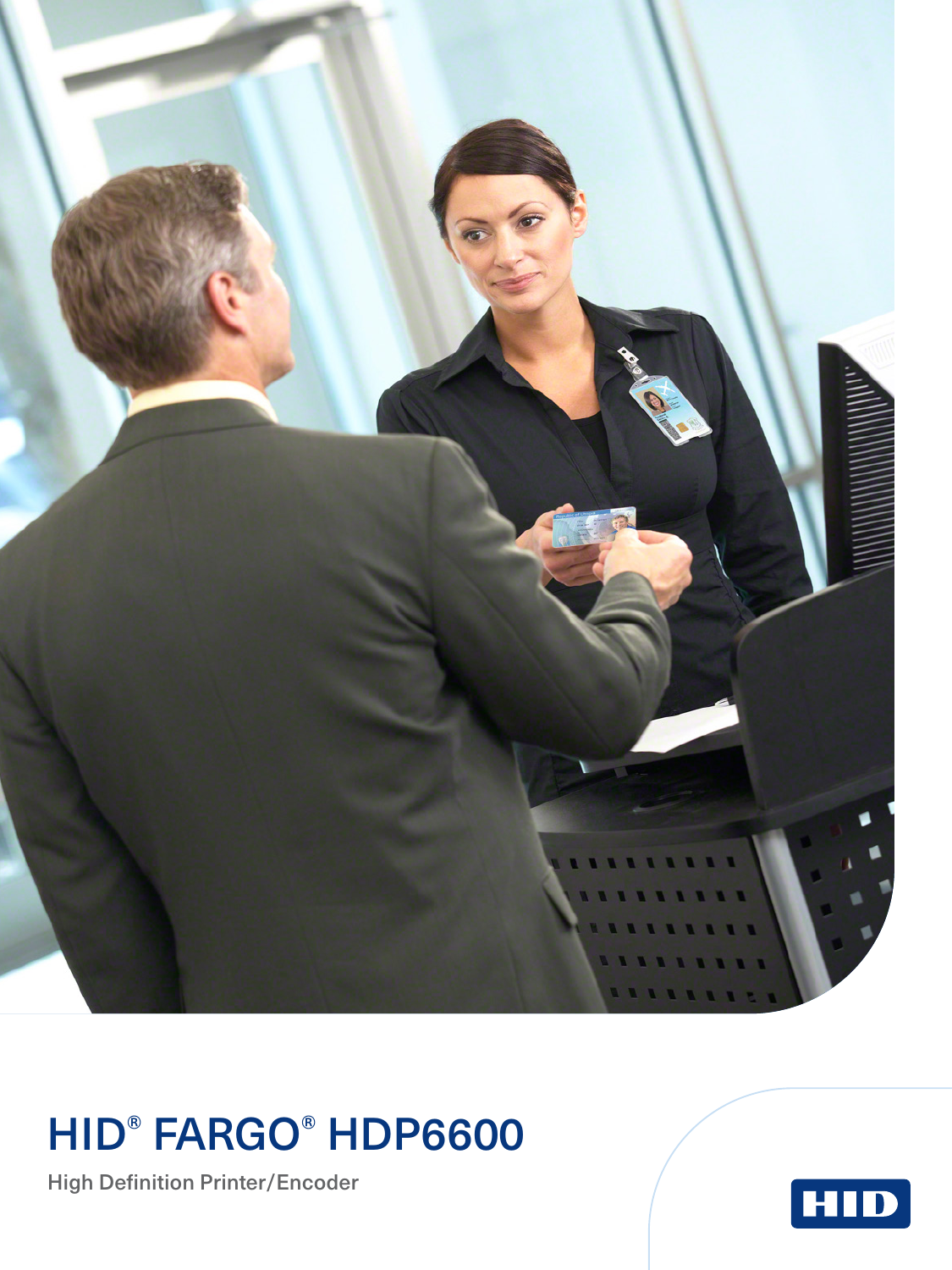

## The new customer demanded standard in retransfer printing.

### **E V E R Y T H I N G Y O U W A N T I N A RETRANSFER PRINTER**

Built on six generations of proven retransfer technology over the last 20+ years, the new HID® FARGO® HDP6600 from HID Global® combines innovative, never-seen-before features and patent-pending iON™ technology with unprecedented print speeds — making it the most advanced, efficient and fastest desktop-based retransfer printer available on the market today.

### **FASTER IS BETTER**

Only the HDP6600 produces high definition cards and IDs at a rate of up to 230 cards per hour and features HID Global's innovative iON technology for image transfer and lamination — an industry first. Patent-pending iON or "instant on" technology rapidly heats the transfer roller and optional laminator allowing the unit to reach optimal operating temperature in just seconds, expediting the entire retransfer printing and lamination processes. Other lamination products can take up to five minutes to initially heat up. With the HDP6600, the unit is ready to produce high-quality cards and IDs in under 60 seconds — virtually eliminating that alltoo-familiar long wait for the first card. For laminated cards, this can mean your first card is ready up to 80 percent faster than with other products and can save you up to 20 hours in wait time per year on average.

### **HIGH-VOLUME PERFORMANCE**

Designed to meet the high-volume needs of medium-to-large corporations, universities,

healthcare facilities, government agencies and service bureaus, the HDP6600 includes support for high-yield, full-color ribbon and laminate consumables — keeping costs at a minimum while maximizing productivity.

#### **SECURITY FROM END-TO-END**

Equipped with several security features and offering an option to add physical locks, the HID FARGO HDP6600 plays an integral role in the overall security of your card issuance program.

- **Resin scramble data protection —** This unique feature adds an additional layer of security by scrambling and subsequently concealing any information printed with a resin panel. Used ribbon panels are rendered indecipherable, safeguarding cardholder data from fraudulent use.
- **Password protection User-defined** passwords lock down access to the printer and sensitive cardholder data, ensuring that unauthorized personnel cannot utilize the printer to print fraudulent cards
- **AES 256 data encryption —** Encrypted print job data packets further protect sensitive cardholder data while in transit, guaranteeing data integrity and authentication to the final issuance endpoint
- **Optional physical locks for card hoppers and consumables access —** Prevents unauthorized users from accessing cards and/or other consumables thus thwarting the ability to create counterfeit cards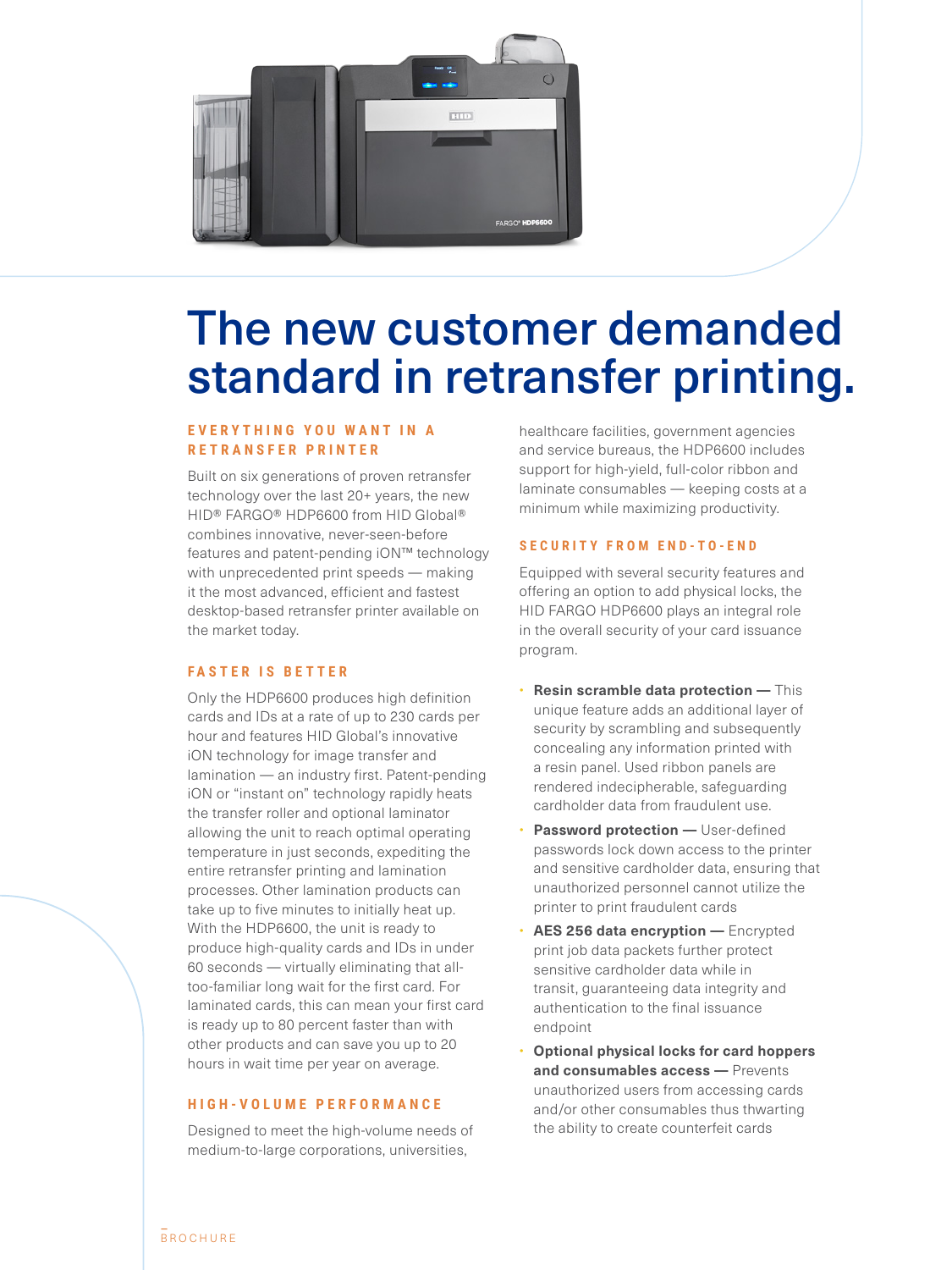

# Create professional, polished credentials.

### **SHARPER, CRISPER IMAGES AND TEXT WITH 600 DPI**

Colors are vibrant. Images and text are crisp. Quality is second to none. ID cards printed on the HID FARGO HDP6600 card printer/encoder do more than protect your organization — they reflect the value you place on your brand. The HDP6600 produces ID cards with the highest image and text quality available, making it a smart choice for any organization whose brand image is paramount. Not only are colors more brilliant and images sharper, but the high quality, 600 dpi resin printing capabilities of the HDP6600 give you the ability to precisely print small text, complex characters and crisply defined barcodes like never before.

### **FLAWLESS CREDENTIALS**

The HID FARGO HDP6600 is also right for organizations that demand more functionality from their ID cards. Encoding options allow configuration of the HDP6600 to produce highly secure contact and contactless smart cards that address your specific needs. The HDP6600 can also print up to the very edge of smart chip contacts and virtually over the edge of each card resulting in professional and polished credentials. The optional card flattener ensures a smooth and level finished card every time.

### **MULTIPASS FUNCTIONALITY FOR INCREASED DURABILITY**

For increased durability, additional HDP film layers may be optionally applied with the printer's inclusive multipass function — providing the enhanced protection that high-use IDs and cards demand.



### High Definition **Printing**

HDP® in 600 dpi delivers the highest image quality layered on the highest functioning cards. Because HDP film is fused directly to the surfaces of proximity or smart cards, it naturally conforms to ridges and indentations created by embedded electronics inside the card  $-$  ensuring flawless, sharp-looking, finished credentials every time.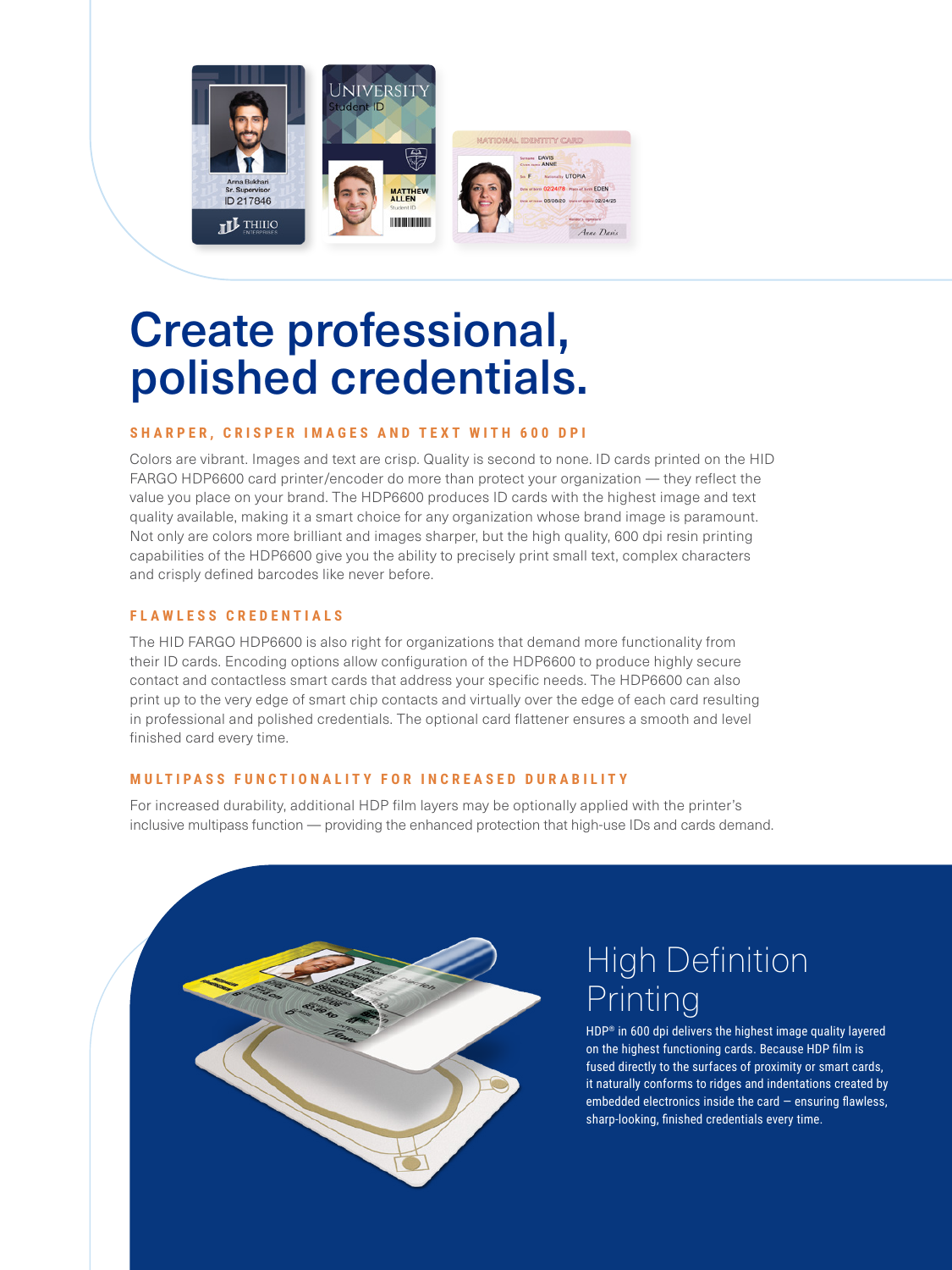

### Produce highly durable cards and IDs.

### **WASTELESS LAMINATION FOR HIGHLY DURABLE CARDS AT A FRACTION OF THE COST**

The HDP6600 utilizes HID Global's innovative wasteless lamination technology, eliminating the need for the standard carrier film and take-up core that comprise most lamination consumables on the market today. As such, the HDP6600 helps significantly reduce consumables waste and can reduce highvolume laminate materials costs by as much as 40 percent. Beyond decreased waste and consumables cost savings, wasteless PolyGuard™ LMX overlaminates extend the life of your cards with a 99.5 percent card coverage — the largest in the industry inherently providing the highest level of card coverage protection available.

### **F L E X I B L E O N E - O R T W O - M A T E R I A L LAMINATE CONFIGURATIONS**

The HDP6600 offers one- or two-material configurations to best fit your lamination needs. When only a single lamination material is desired for either the front or both the front

and back of your cards, the single laminate material configuration may be utilized. For example, a corporate employee ID may only require a clear laminate patch on both the front and back of the card for enhanced durability.

A dual-side, two-material option is also available for jobs that require different lamination materials on either side of the card. This is especially useful for multipurpose credentials. For instance, government offices, universities and other organizations may opt for a custom, holographic laminate on the front of their multiuse smart cards for added security. Simultaneously, these organizations may want to utilize only a halfpatch laminate on the back of the card to protect card elements such as barcodes — or for the purpose of leaving a magnetic stripe unencumbered for cashless vending, transit, physical access to buildings or access to other applications.



PolyGuard LMX wasteless overlaminates can reduce high volume laminate materials costs by as much as 40%.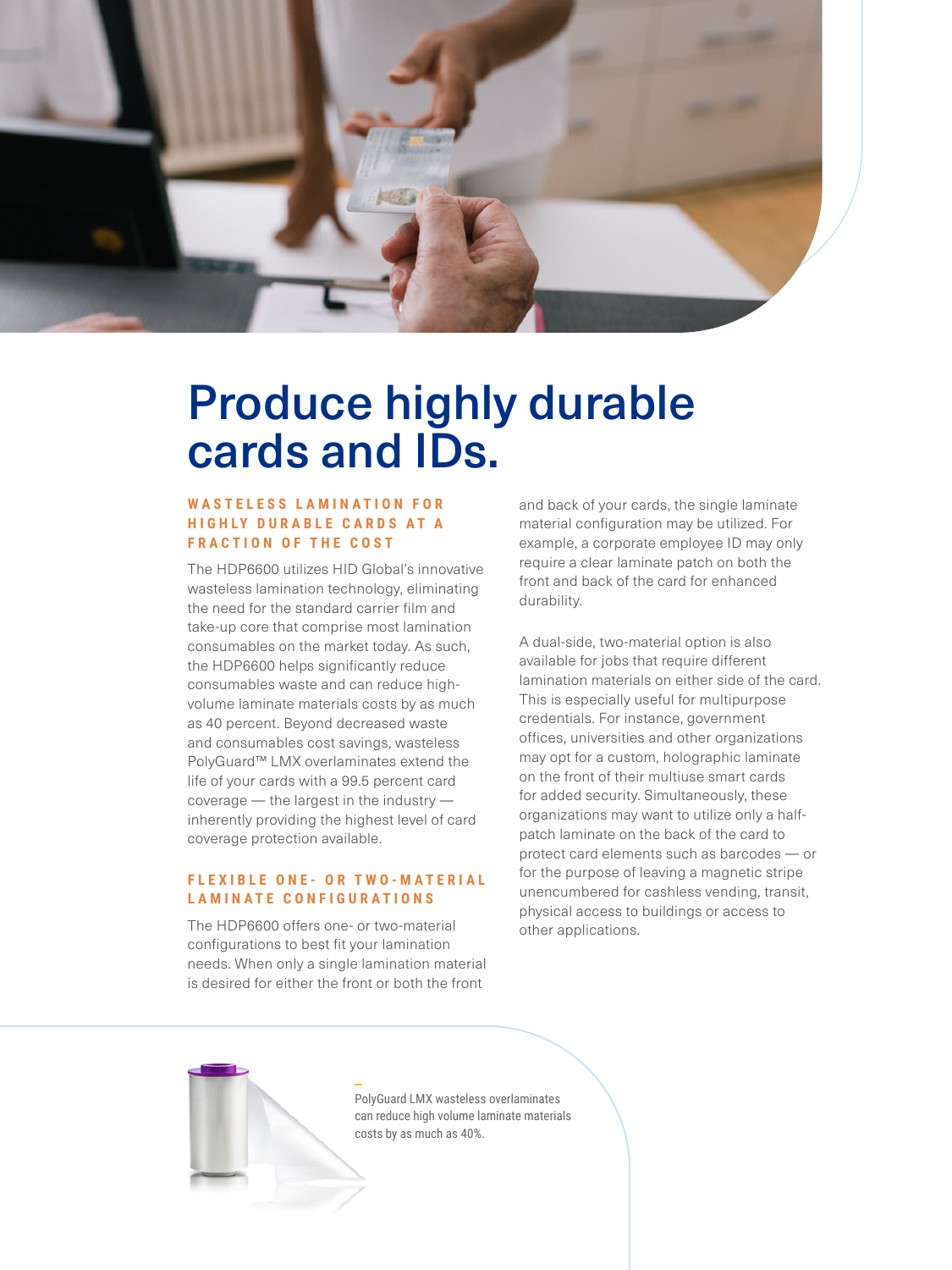### Enjoy the benefits of energy efficiency and flexible modularity.

### **E N E R G Y- E F F I C I E N T A N D E A RT H - F R I E N D LY**

The HDP6600 is an eco-friendly, energy-efficient solution that supports corporate green initiatives and helps organizations reduce costs. Not only does the HDP6600 considerably reduce consumables waste with innovative wasteless lamination technology, but the printer has also been GreenCircle® Certified for its energy conservation attributes. Its industry-leading iON technology with intelligent temperature control ensures that the retransfer and lamination rollers are only on and consuming energy while in operation. This provides unmatched energy efficiency and translates to significant energy savings for larger projects.

### **A MODULAR SYSTEM THAT CAN GROW WITH YOUR NEEDS**

The HDP6600 offers the versatility to meet your card application needs today and in the future. With add-on dual-sided printing, encoding and lamination modules, the system's flexible architecture lets you expand or reduce production instantly.

For greater system capacity, an optional dual input card hopper lets you easily manage multiple card types and higher card volumes, expediting even the biggest production jobs. An optional 200-card input hopper is also available.

The HDP6600 also includes an impressive 1GB of memory and a comprehensive set of integration tools, making it easy to use and maintain with only minimal training. Moreover, because the HDP6600 easily integrates with other products within the HID Global portfolio, you can leverage your existing Genuine HID Technology™ investments.

For one-step, inline printing and encoding, multiple, field-upgradable encoder options are also available.

> The optional dual input card hopper increases the printer's card input capacity and allows for easier management of multiple card types. Users can easily switch between card types without having to unload and reload cards — allowing for continuous, uninterrupted productivity.





Dual-sided printer/encoder Dual-sided printer/encoder with optional lamination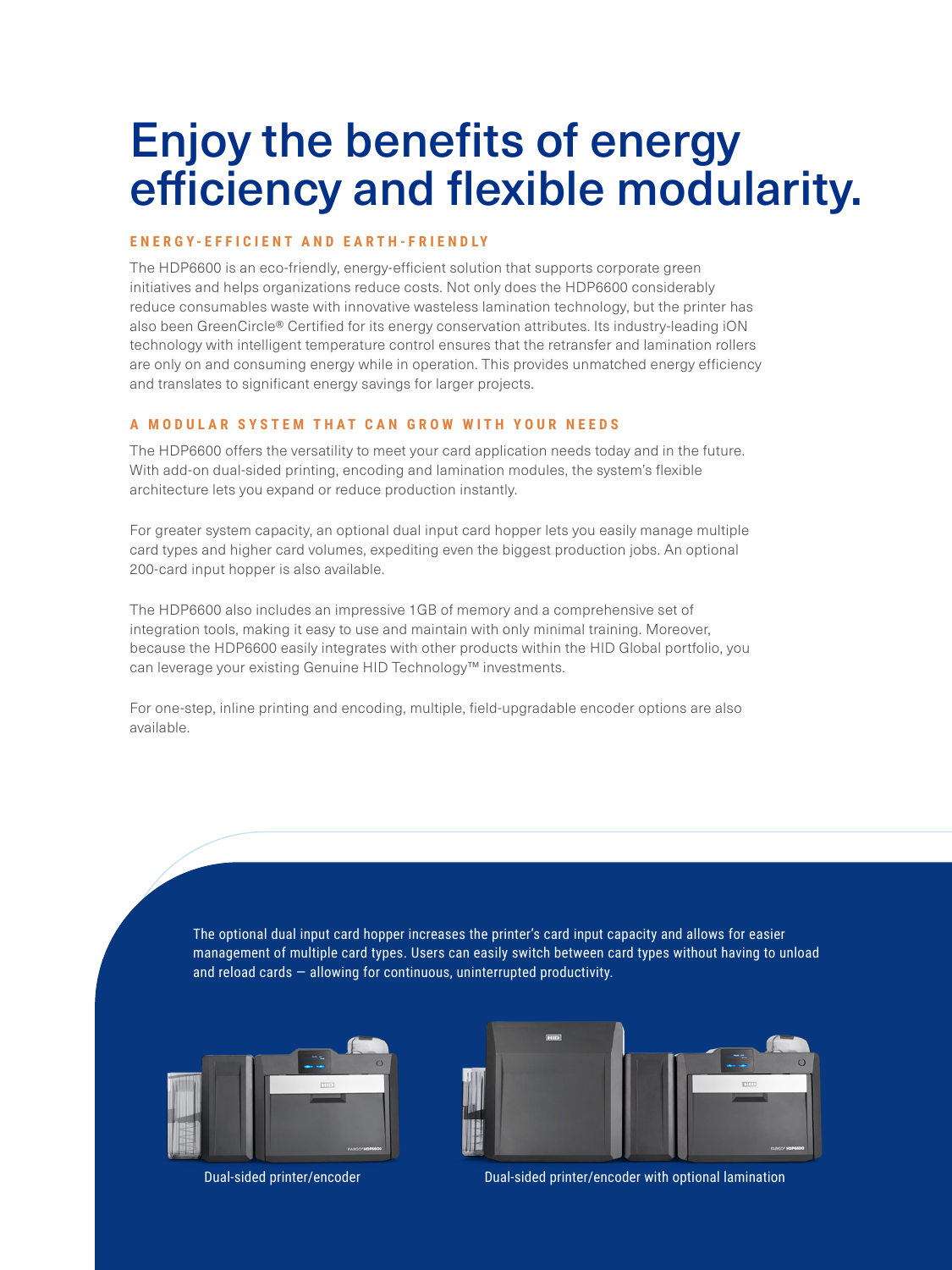### Personalize cards and IDs in one seamless step.

### SIMPLIFIED, INLINE PERSONALIZATION OF SECURE CREDENTIALS IN A **SINGLE STEP**

HID FARGO HDP6600 card encoding modules enable organizations to print and encode credentials in a one-step, inline process — saving both time and money when producing secure credentials for employees, contractors, vendors or students. Using inline card personalization, users have greater flexibility and end-to-end control over their card procurement, inventory management and card issuance processes. Additionally, by combining printing and encoding within a single device, organizations can rest assured that their company-, employee- or student-specific data is included on each user's card, further extending the overall security of the card issuance program.

HID card encoding modules also extend the value of HID FARGO HDP6600 printers by allowing organizations to create cards that are compatible not only with HID products but also with other card/ physical access control systems and third-party applications. This technology-agnostic approach to card personalization offers organizations more flexibility in selecting access control systems and greater control over their credentials.

### **A WIDE VARIETY OF OPTIONS TO MEET A WIDE VARIETY OF NEEDS**

Select any FARGO HDP6600 card encoding module option to extend read/write capability for thirdparty applications such as physical access, time and attendance, and cashless vending, among others. What's more, with the FARGO HDP6600 programmer card encoding module, users can create and program cards that are specifically compatible with HID physical access solutions. This can prove especially beneficial to organizations desiring to upgrade existing card populations for use with the higher security iCLASS SE® platform.

Offering a wide array of inline card encoding technologies, the HID FARGO HDP6600 can meet the needs of virtually any secure credential issuance program. Furthermore, because modules are fully field-upgradeable, FARGO HDP6600 encoding can be added or changed at any time to support new card personalization or evolving security needs as your requirements change over time.

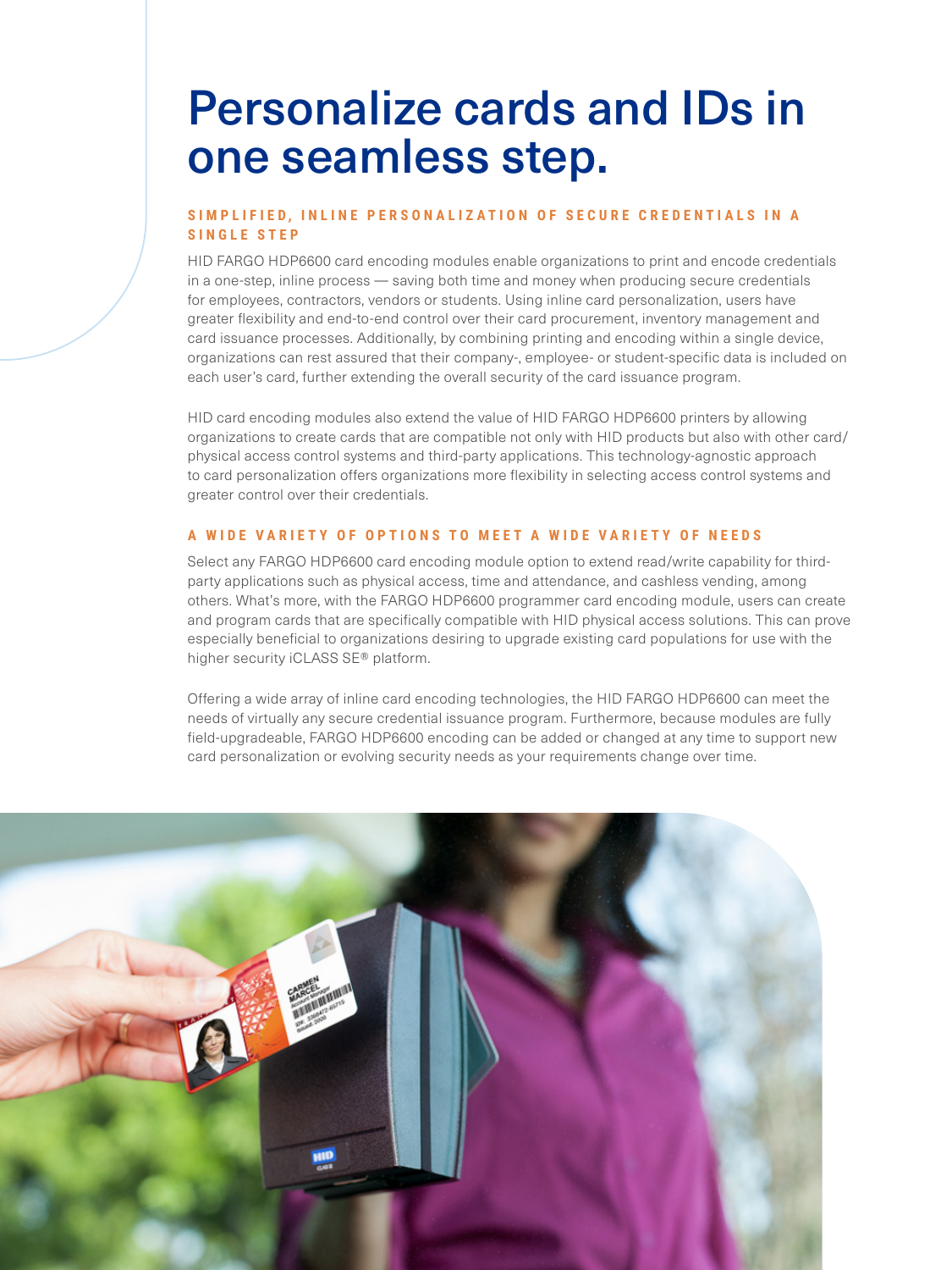## Print and encode multifunction cards for a variety of applications.

#### **GOVERNMENT ID CARDS**

Whether for driver's licenses, national IDs, or employee and contractor badges, government agencies demand reliable and secure card issuance. The HDP6600 is a versatile, easy-to-use and cost-effective printer/encoder for producing highly secure, durable government IDs. Its high definition printing capabilities produce cards that are resistant to wear, tear and tampering. Optional Visual Security Solutions™ materials provide added fraud and counterfeit deterrence.

#### **C O R P O R A T E I D B A D G E S**

From large corporations to small businesses, the HDP6600 is streamlining issuance of multifunctional employee ID cards used for visual identification, time and attendance, access control and payment functions. In a single-step, inline process, the printer personalizes smart cards with text and color and writes pre-programmed access data to the card. The printer's inline processing saves time, speeds ID issuance and effectively reduces data entry errors that occur in the common two-step card personalization and data encoding process. The HDP6600 is also workplace-friendly and engineered to keep noise levels at a minimum when printing intermittently within a quiet office environment.

#### **MULTIFUNCTION STUDENT ID CARDS**

Yesterday's student photo ID is today's multifunction card on school and college campuses around the world. A single card can be used for physical access to buildings, logical access to networks, library checkout and other services, as well as cashless and debit card transactions onand off-campus. The HDP6600 makes on-the-spot issuance of these multifunctional student IDs fast and efficient. For IDs that experience significant wear and tear, robust, secure and tamperresistant high definition printing technology is the right choice.

|                                                                                                                 | <b>SPECIFICATIONS OVERVIEW</b> (COMPLETE HDP6600 SPECS AVAILABLE AT HIDGLOBAL.COM)                                                                                                                                                                                                                                                                                                                                                                                                                                                                                                                              |
|-----------------------------------------------------------------------------------------------------------------|-----------------------------------------------------------------------------------------------------------------------------------------------------------------------------------------------------------------------------------------------------------------------------------------------------------------------------------------------------------------------------------------------------------------------------------------------------------------------------------------------------------------------------------------------------------------------------------------------------------------|
| <b>Print Method:</b>                                                                                            | HDP Dye-Sublimation / Resin Thermal Transfer                                                                                                                                                                                                                                                                                                                                                                                                                                                                                                                                                                    |
| <b>Resolution:</b>                                                                                              | 600 dpi (23.6 dots/mm)                                                                                                                                                                                                                                                                                                                                                                                                                                                                                                                                                                                          |
| Colors:                                                                                                         | Up to 16.7 million / 256 shades per pixel                                                                                                                                                                                                                                                                                                                                                                                                                                                                                                                                                                       |
| Print Speed (batch mode):**                                                                                     | • Up to 230 cards per hour / 16 seconds per card (YMCK* with transfer)<br>• Up to 126 cards per hour / 29 seconds per card (YMCKK* with transfer)                                                                                                                                                                                                                                                                                                                                                                                                                                                               |
| <b>Accepted Standard Card Sizes:</b>                                                                            | CR-80 (3.375" L x 2.125" W / 85.6 mm L x 54 mm W)                                                                                                                                                                                                                                                                                                                                                                                                                                                                                                                                                               |
| <b>Accepted Card Thickness:</b>                                                                                 | .030" (30 mil) to .040" (40 mil) / .762 mm to 1.01 mm                                                                                                                                                                                                                                                                                                                                                                                                                                                                                                                                                           |
| <b>Input Card Cartridge Capacity:</b>                                                                           | 100 cards (.030" / .762 mm)                                                                                                                                                                                                                                                                                                                                                                                                                                                                                                                                                                                     |
| <b>Output Hopper Card Capacity:</b>                                                                             | 200 cards (.030" / .762 mm)                                                                                                                                                                                                                                                                                                                                                                                                                                                                                                                                                                                     |
| <b>Software Drivers:</b>                                                                                        | Windows® 11 / 10 / 8.1 / 8 / 7 / Server 2019 / Server 2016 / Server 2012 / Server 2012 R2 / Server 2008 / Server 2008 R2                                                                                                                                                                                                                                                                                                                                                                                                                                                                                        |
| <b>Print Area:</b>                                                                                              | Over-the-edge on CR-80 cards                                                                                                                                                                                                                                                                                                                                                                                                                                                                                                                                                                                    |
| Warranty:                                                                                                       | • Printer – Three years*** including one year of free printer loaner support with option to purchase a second year of printer<br>loaner support (U.S. only)<br>• Printhead - Lifetime ***; unlimited card passes                                                                                                                                                                                                                                                                                                                                                                                                |
| <b>Options:</b>                                                                                                 | • Dual-sided printing<br>. Wasteless LMX card lamination module (one-material and two-material configurations available)<br>• Magnetic stripe encoder<br>• Contact smart card encoder<br>• Contactless smart card encoding modules<br>• Card flattener<br>. Single-wire Ethernet or USB 2.0 interface for inline printing and encoding (Note: single-wire Ethernet encoding is available<br>with a third-party license)<br>• 200-card input hopper<br>• Dual input card hopper<br>• Physical locks for card hoppers and consumables access<br>· Secure Proprietary Consumables System<br>· Printer cleaning kit |
| <b>Included Software</b>                                                                                        | FARGO diagnostic utility with Color Assist spot-color matching included with printer driver                                                                                                                                                                                                                                                                                                                                                                                                                                                                                                                     |
| the contract of the contract of the contract of the contract of the contract of the contract of the contract of |                                                                                                                                                                                                                                                                                                                                                                                                                                                                                                                                                                                                                 |

ates the ribbon type and the number of ribbon panels printed where Y=Yellow, M=Magenta, C=Cyan, K=R

\*\* Print speed indicates an approximate print speed and is measured from the time a card drops into the output hopper to the time the next card drops into the output hopper Print speeds do not include encoding time or the time needed for the PC to process the image. Process time is dependent on the size of the file, the CPU, the amount of RAM

and the available resources at the time of the print.

\*\*\*Three-year warranty available on printers and lifetime warranty available on printheads with completion of online printer registration. (Two-year warranty standard on both printer and printheads without online printer registration.)

Fast, innovative and feature-rich, the HID FARGO HDP6600 sets the new customer demanded standard in retransfer printing. To find an HID Advantage Partner or integrator near you, visit hidglobal.com.